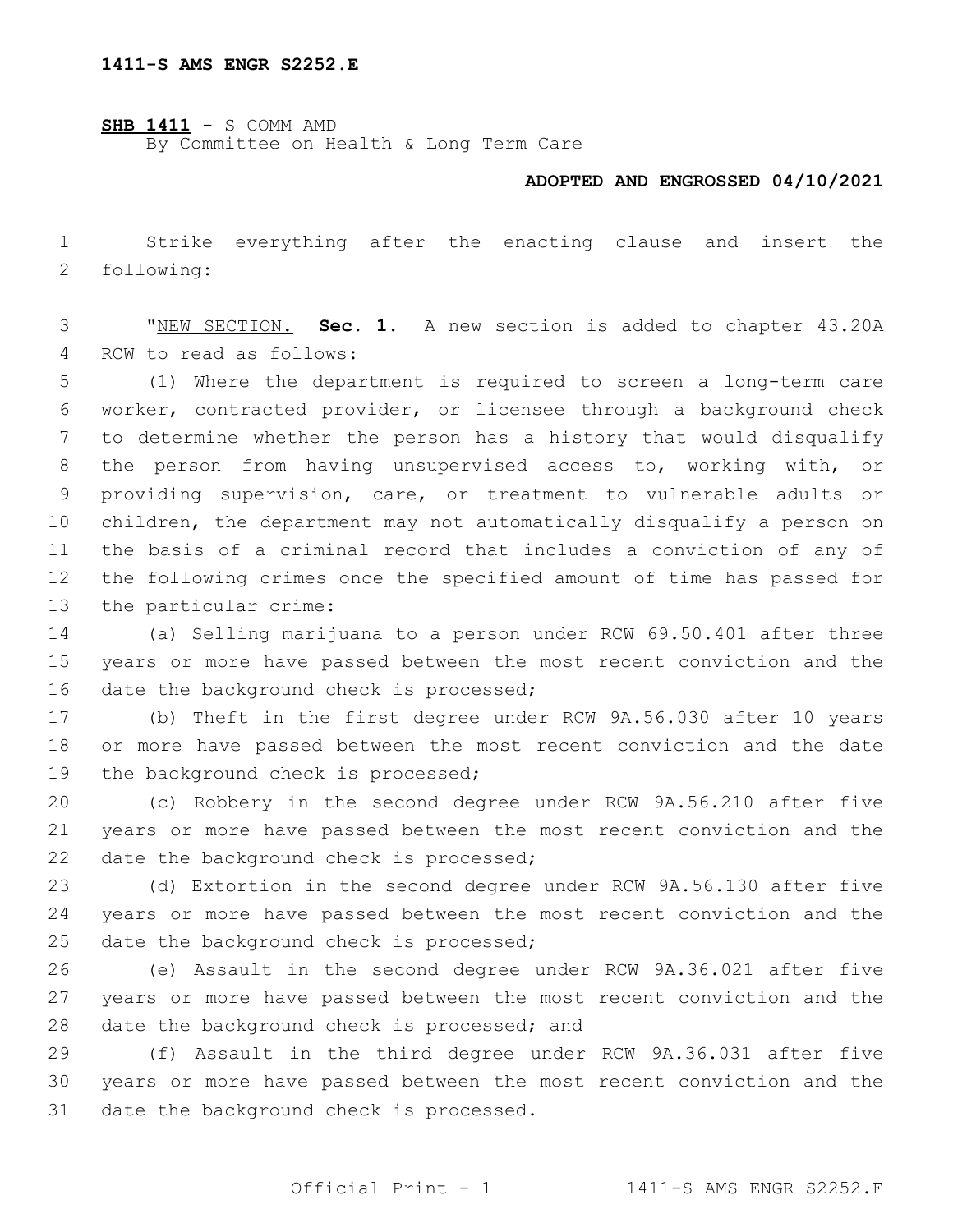(2) The provisions of subsection (1) of this section do not apply where the department is performing background checks for the 3 department of children, youth, and families.

 (3) The provisions of subsection (1) of this section do not apply to department employees or applicants for department positions except for positions in the state-operated community residential program.

 (4) Notwithstanding subsection (1) of this section, a long-term care worker, contracted provider, or licensee may not provide, or be paid to provide, care to children or vulnerable adults under the medicare or medicaid programs if the worker is excluded from 11 participating in those programs by federal law.

 (5) The department, a contracted provider, or a licensee, when 13 conducting a character, competence, and suitability review for the purpose of hiring, licensing, certifying, contracting with, permitting, or continuing to permit a person to be employed in any position caring for or having unsupervised access to vulnerable adults or children, may, in its sole discretion, determine whether to consider any of the convictions identified in subsection (1) of this section. If the department or a consumer directed employer as defined in RCW 74.39A.009 determines that an individual with any of the convictions identified in subsection (1) of this section is qualified to provide services to a department client as an individual provider as defined in RCW 74.39A.240, the department or the consumer directed employer must provide the client, and their guardian if any, with the results of the state background check for their determination of character, suitability, and competence of the individual before the individual begins providing services. The department, a contracted provider, or a licensee, when conducting a character, competence, and suitability review for the purpose of hiring, licensing, certifying, contracting with, permitting, or continuing to permit a person to be employed in any position caring for or having unsupervised access to vulnerable adults or children, has a rebuttable presumption that its exercise of discretion under this section or the refusal to exercise such discretion was appropriate. This subsection does not create a 35 duty for the department to conduct a character, competence, and 36 suitability review.

37 (6) For the purposes of the section:

 (a) "Contracted provider" means a provider, and its employees, contracted with the department or an area agency on aging to provide services to department clients under programs under chapter 74.09,

Official Print - 2 1411-S AMS ENGR S2252.E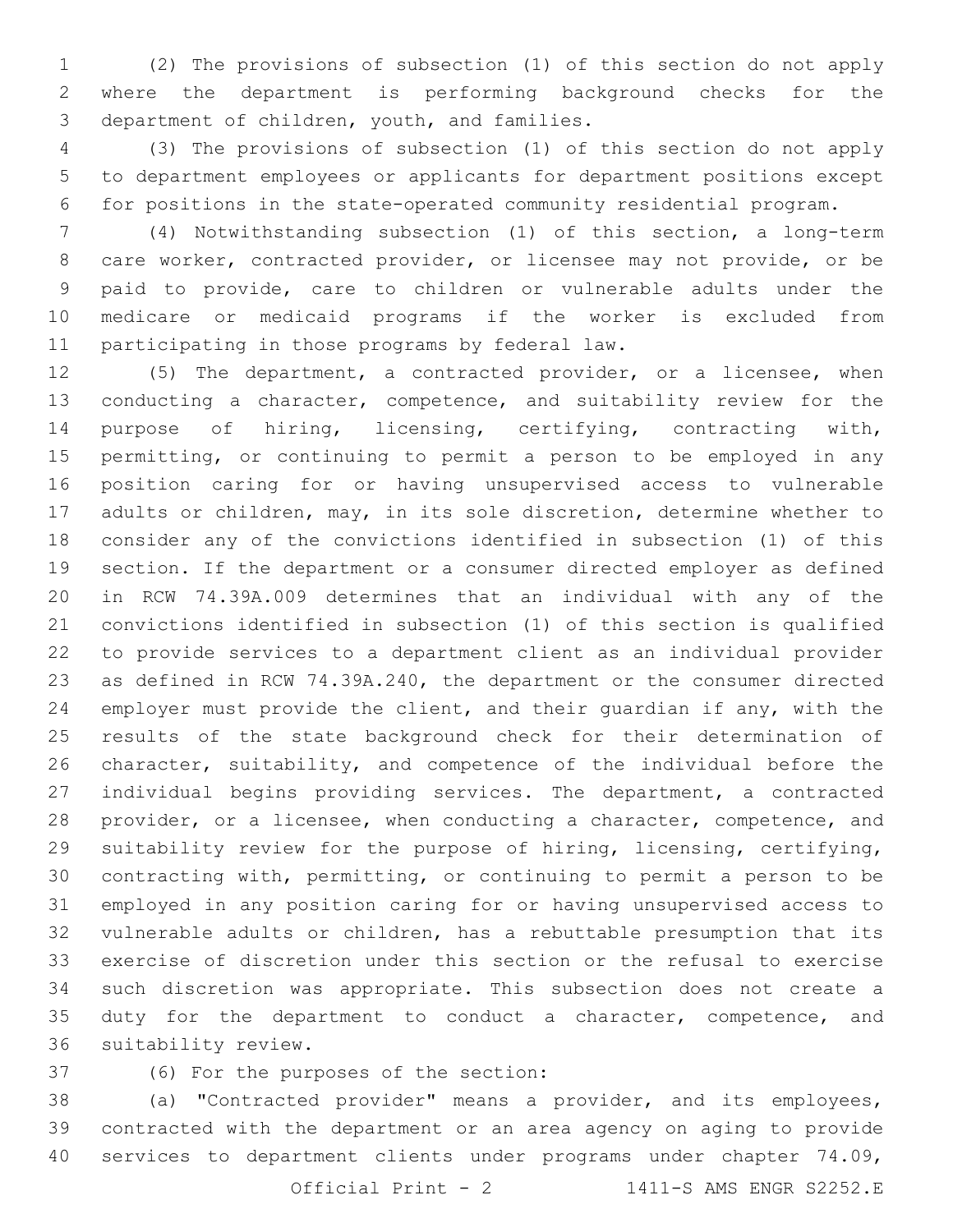1 74.39, 74.39A, or 71A.12 RCW. "Contracted provider" includes area 2 agencies on aging and their subcontractors who provide case 3 management.

4 (b) "Licensee" means a nonstate facility or setting that is 5 licensed or certified, or has applied to be licensed or certified, by 6 the department and includes the licensee and its employees.

7 NEW SECTION. **Sec. 2.** A new section is added to chapter 74.39A 8 RCW to read as follows:

 (1) The department shall facilitate a work group dedicated to expanding the long-term care workforce while continuing to recognize the importance of protecting vulnerable adults, racial equity in client choice, just compensation for unpaid care work while preserving choice for those who wish to be informal caregivers without pay, and paid services. The work group shall identify recommendations on informed choice through a process by which older adults and people with disabilities may hire a trusted individual with a criminal record that would otherwise disqualify the person from providing paid home care services under this chapter. The work group's recommendations on the informed choice process shall include:

- 20 (a) Client safety;
- (b) Client direction;21
- 22 (c) Racial equity;
- 23 (d) Cultural competence;

24 (e) Economic consequences of unpaid caregiving on caregivers and 25 people receiving care;

26 (f) Categories of eligible workers (family, friend, trusted 27 individuals, or others);

- 
- 28 (g) Disqualifying crimes, if any;

29 (h) Mechanisms for consideration (attestation, petition, other); 30 and

- 
- 31 (i) Workforce development.
- 32 (2)(a) The work group shall consist of:
- 33 (i) Two representatives from the department;

34 (ii) Two representatives from community-based organizations that 35 represent people with criminal records;

36 (iii) One representative from a community-based organization that 37 represents Black communities;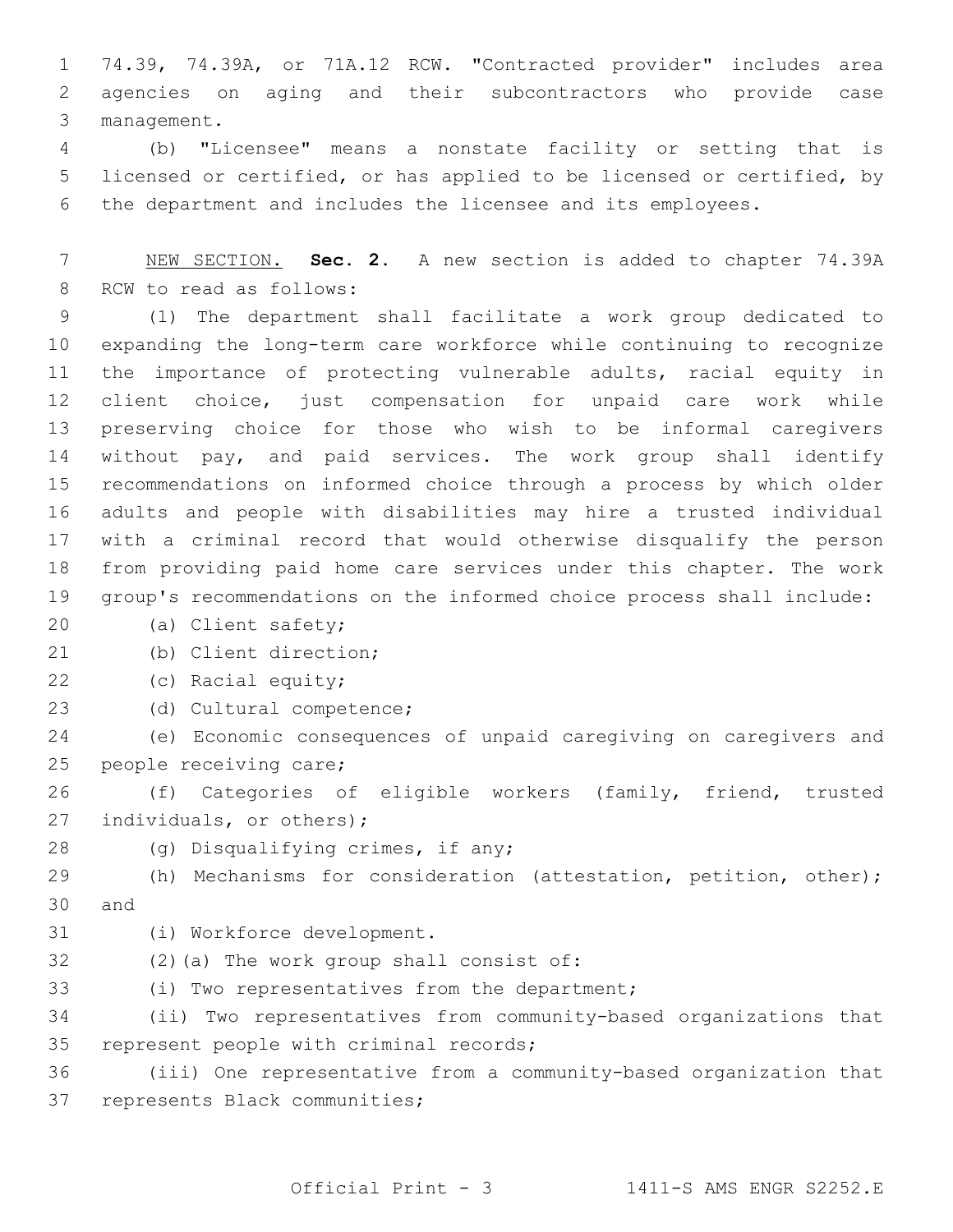(iv) Two representatives, one from the west side of the Cascade mountains and one from the east side of the Cascade mountains, from 3 federally recognized tribes;

 (v) One representative from a community-based organization that represents immigrant populations or persons of color;

 (vi) Three representatives from the union representing the 7 majority of long-term care workers in Washington;

(vii) One representative of a consumer-directed employer;

 (viii) One representative of an association representing area 10 agencies on aging in Washington;

 (ix) One representative from the office of the state long-term 12 care ombuds;

 (x) One representative from the office of the state developmental 14 disability ombuds;

 (xi) One representative of an association representing medicaid 16 home care agencies;

 (xii) One representative from the Washington state attorney 18 general's office;

 (xiii) Four representatives from organizations representing seniors and individuals with physical or developmental disabilities;

 (xiv) Two representatives who are current or previous consumers of personal care services and who represent the diversity of the 23 disability community; and

 (xv) Two representatives who receive unpaid care from individuals who are unable to become medicaid paid home care workers because of 26 disqualifying convictions.

 (b) The department shall invite the participation of persons with expertise in the background check process to provide advice and consultation to the work group with respect to the development of the proposed process under subsection (1) of this section.

 (c) Appointments to the work group shall be made by the department. The department shall convene the meetings of the work 33 group and serve as the facilitator.

 (3) The work group shall devote at least one meeting to reviewing and analyzing racial disparities relevant to the work group's direction under subsection (1) of this section, including disparities in charges and disqualifications in providing paid home care services 38 under this chapter.

 (4) The work group must submit its recommendations to the legislature by December 1, 2022. The recommendations must include a

Official Print - 4 1411-S AMS ENGR S2252.E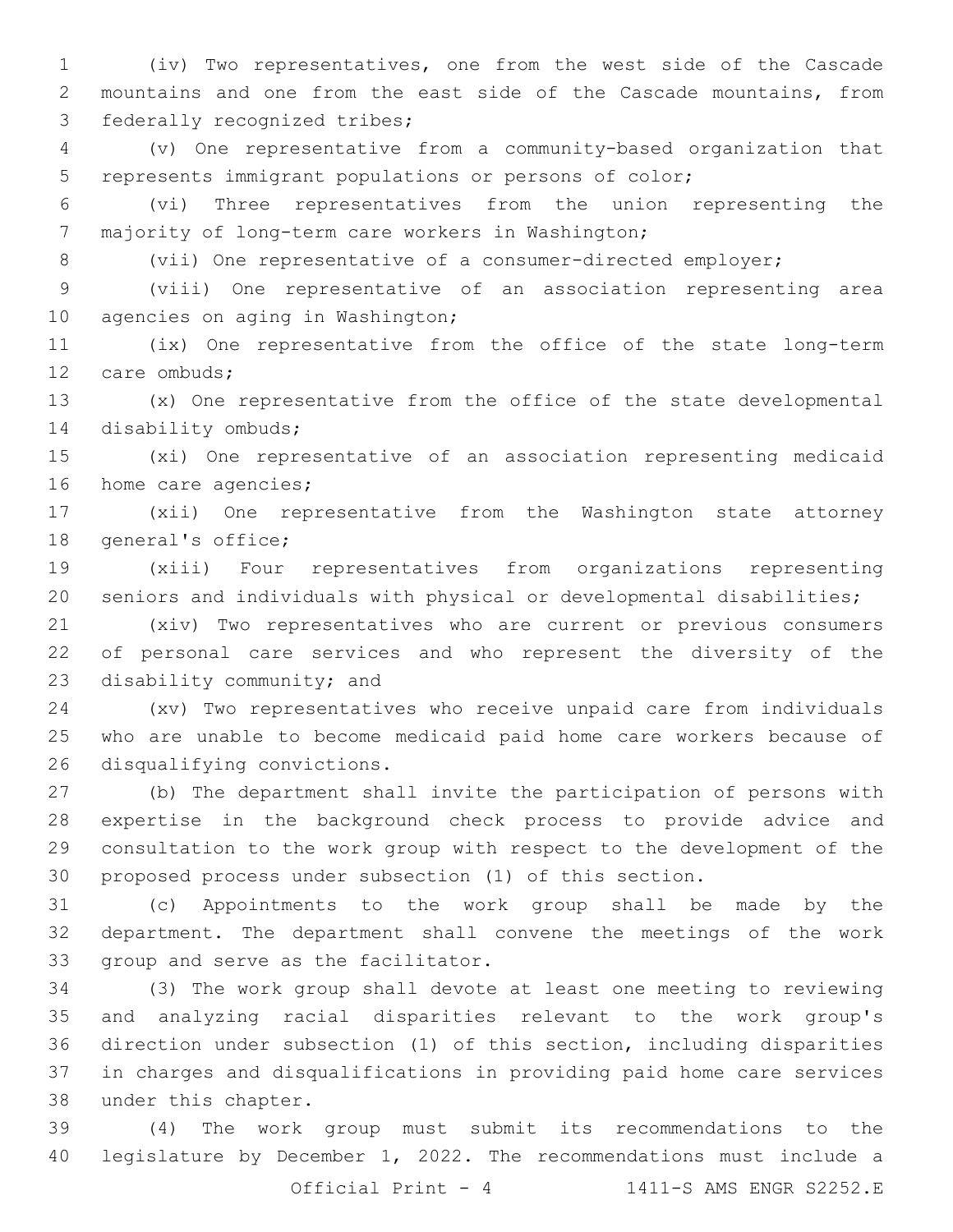proposed process for clients to hire a trusted individual with a criminal record. The proposed process must include a recommended communication strategy to inform older adults and people with 4 disabilities in Washington about the process.

5 (5) This section expires July 1, 2023.

 **Sec. 3.** RCW 9.97.020 and 2017 3rd sp.s. c 6 s 806 are each 7 amended to read as follows:

 (1) Except as provided in this section, no state, county, or municipal department, board, officer, or agency authorized to assess the qualifications of any applicant for a license, certificate of authority, qualification to engage in the practice of a profession or business, or for admission to an examination to qualify for such a license or certificate may disqualify a qualified applicant, solely based on the applicant's criminal history, if the qualified applicant has obtained a certificate of restoration of opportunity and the applicant meets all other statutory and regulatory requirements, except as required by federal law or exempted under this subsection. Nothing in this section is interpreted as restoring or creating a means to restore any firearms rights or eligibility to obtain a firearm dealer license pursuant to RCW 9.41.110 or requiring the 21 removal of a protection order.

 (a)(i) Criminal justice agencies, as defined in RCW 10.97.030, and the Washington state bar association are exempt from this 24 section.

 (ii) This section does not apply to the licensing, certification, or qualification of the following professionals: Accountants, RCW 27 18.04.295; ((assisted living facilities employees, RCW 18.20.125;)) bail bond agents, RCW 18.185.020; escrow agents, RCW 18.44.241; 29 ((<del>long-term care workers, RCW 18.88B.080;</del>)) nursing home administrators, RCW 18.52.071; nursing, chapter 18.79 RCW; physicians and physician assistants, chapters 18.71 and 18.71A RCW; private investigators, RCW 18.165.030; receivers, RCW 7.60.035; teachers, chapters 28A.405 and 28A.410 RCW; notaries public, chapter 42.45 RCW; private investigators, chapter 18.165 RCW; real estate brokers and salespersons, chapters 18.85 and 18.86 RCW; security guards, chapter 36 18.170 RCW; and vulnerable adult care providers, RCW 43.43.842, who are not home care aides, chapter 18.88B RCW, or contracted providers 38 or licensees as defined in section 1 of this act.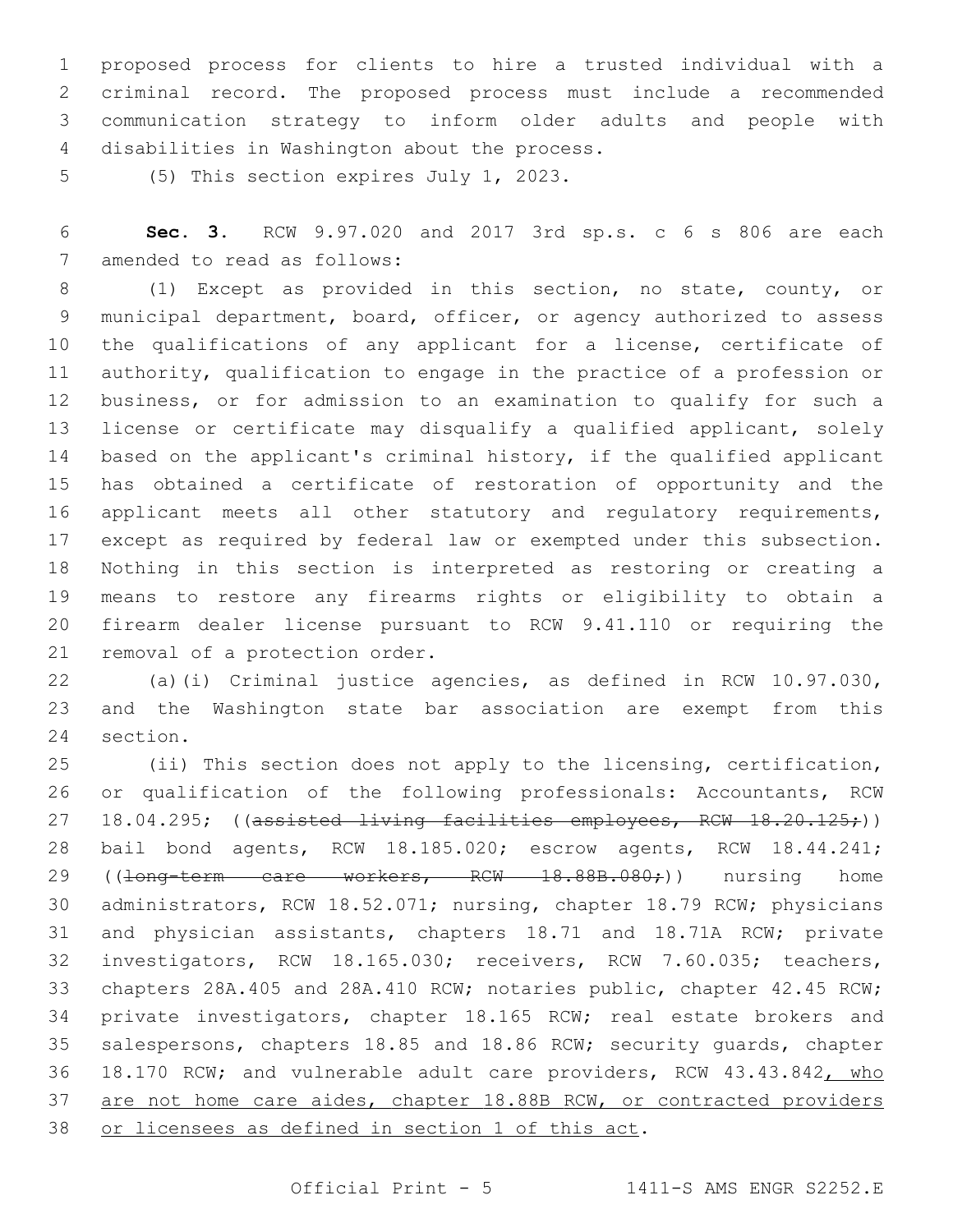(iii) To the extent this section conflicts with the requirements for receipt of federal funding under the adoption and safe families act, 42 U.S.C. Sec. 671, this section does not apply.

 (b) Unless otherwise ((addressed in statute)) prohibited by law, in cases where an applicant would be disqualified under RCW ((43.20A.710)) 43.216.170, and the applicant has obtained a certificate of restoration of opportunity for a disqualifying 8 conviction, ((the department of social and health services and)) the 9 department of children, youth, and families may, after review of relevant factors, including the nature and seriousness of the offense, time that has passed since conviction, changed circumstances since the offense occurred, and the nature of the employment or 13 license sought, at their discretion:

 (i) Allow the applicant to have unsupervised access to children, vulnerable adults, or individuals with mental illness or developmental disabilities if the applicant is otherwise qualified 17 and suitable; or

 (ii) Disqualify the applicant solely based on the applicant's 19 criminal history.

 (c) Unless otherwise prohibited by law, in cases in which an applicant would be disqualified under RCW 43.20A.710, 43.43.842, or department rule, and the applicant has obtained a certificate of 23 restoration of opportunity for a disqualifying conviction, the 24 department of social and health services may, after review of 25 relevant factors, including the nature and seriousness of the 26 offense, time that has passed since conviction, changed circumstances 27 since the offense occurred, and the nature of the employment or 28 license sought, at its discretion:

 (i) Allow the applicant to have unsupervised access to children, vulnerable adults, or individuals with mental illness or developmental disabilities if the applicant is otherwise qualified and suitable; or

 (ii) Disqualify the applicant solely based on the applicant's criminal history.

 (d) If the practice of a profession or business involves unsupervised contact with vulnerable adults, children, or individuals with mental illness or developmental disabilities, or populations otherwise defined by statute as vulnerable, the department of health may, after review of relevant factors, including the nature and seriousness of the offense, time that has passed since conviction,

Official Print - 6 1411-S AMS ENGR S2252.E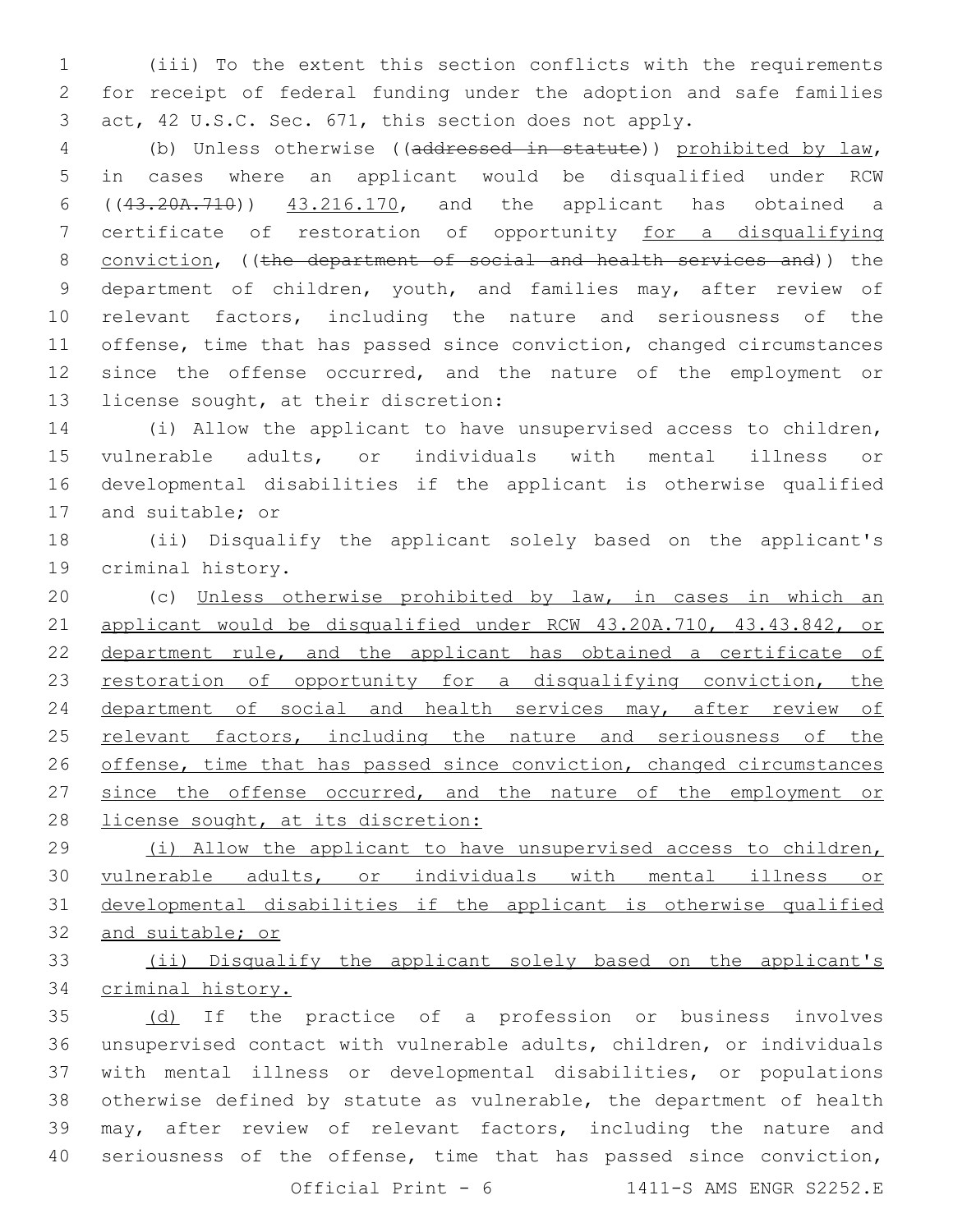changed circumstances since the offense occurred, and the nature of the employment or license sought, at its discretion:

 (i) Disqualify an applicant who has obtained a certificate of restoration of opportunity, for a license, certification, or registration to engage in the practice of a health care profession or business solely based on the applicant's criminal history; or

 (ii) If such applicant is otherwise qualified and suitable, credential or credential with conditions an applicant who has obtained a certificate of restoration of opportunity for a license, certification, or registration to engage in the practice of a health 11 care profession or business.

 $((\{d\})$  (e) The state of Washington, any of its counties, cities, towns, municipal corporations, or quasi-municipal corporations, the 14 department of health, the department of social and health services, 15 and its officers, employees, contractors, and agents are immune from suit in law, equity, or any action under the administrative procedure act based upon its exercise of discretion under this section. This 18 section does not create a protected class; private right of action; any right, privilege, or duty; or change to any right, privilege, or duty existing under law. This section does not modify a licensing or certification applicant's right to a review of an agency's decision under the administrative procedure act or other applicable statute or agency rule. A certificate of restoration of opportunity does not remove or alter citizenship or legal residency requirements already 25 in place for state agencies and employers.

 (2) A qualified court has jurisdiction to issue a certificate of restoration of opportunity to a qualified applicant.

 (a) A court must determine, in its discretion whether the 29 certificate:

30 (i) Applies to all past criminal history; or

 (ii) Applies only to the convictions or adjudications in the 32 jurisdiction of the court.

 (b) The certificate does not apply to any future criminal justice involvement that occurs after the certificate is issued.

 (c) A court must determine whether to issue a certificate by determining whether the applicant is a qualified applicant as defined 37 in RCW 9.97.010.

 (3) An employer or housing provider may, in its sole discretion, determine whether to consider a certificate of restoration of opportunity issued under this chapter in making employment or rental

Official Print - 7 1411-S AMS ENGR S2252.E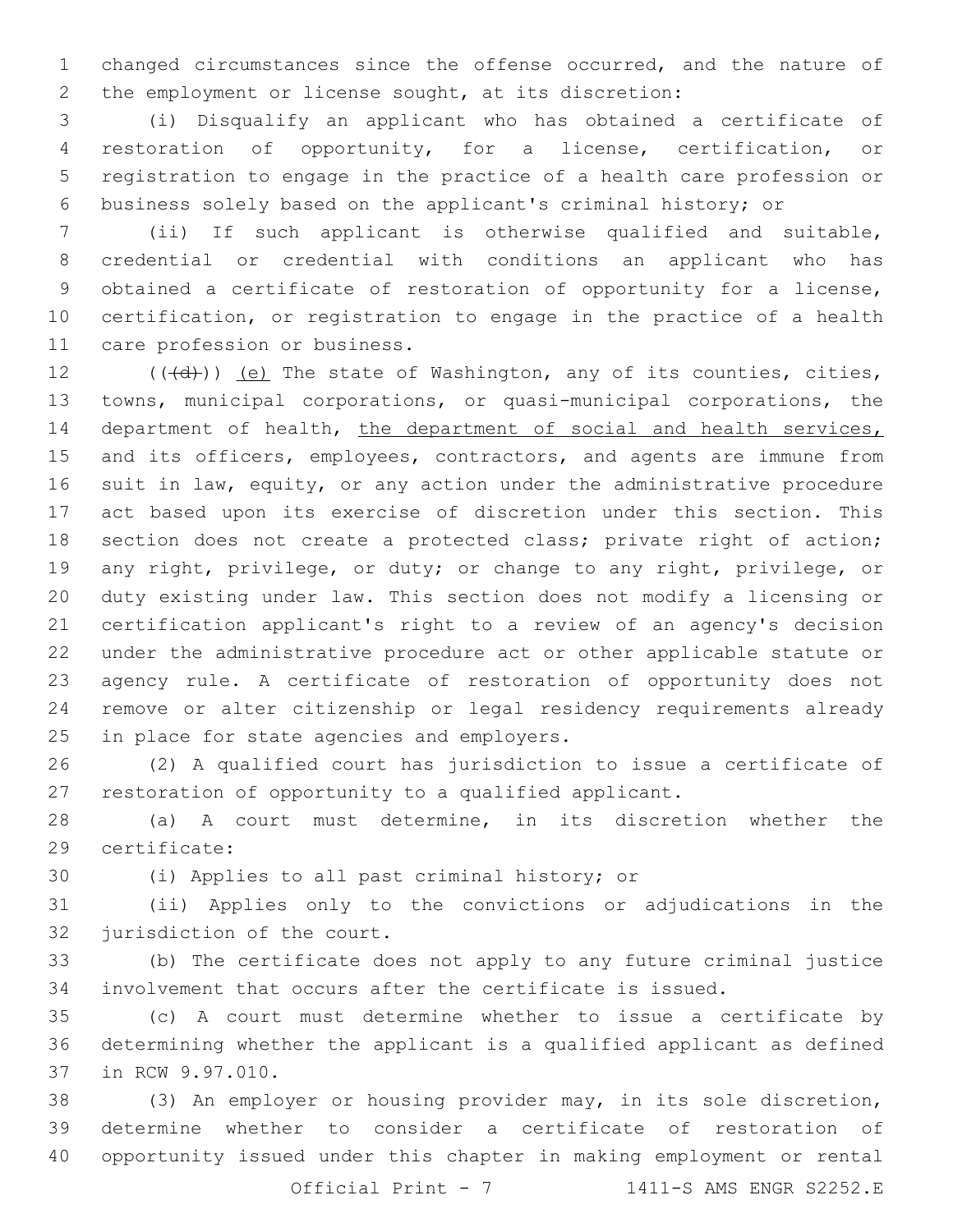decisions. An employer or housing provider is immune from suit in law, equity, or under the administrative procedure act for damages based upon its exercise of discretion under this section or the refusal to exercise such discretion. In any action at law against an employer or housing provider arising out of the employment of or provision of housing to the recipient of a certificate of restoration of opportunity, evidence of the crime for which a certificate of restoration of opportunity has been issued may not be introduced as evidence of negligence or intentionally tortious conduct on the part of the employer or housing provider. This subsection does not create a protected class, private right of action, any right, privilege, or duty, or to change any right, privilege, or duty existing under law related to employment or housing except as provided in RCW 7.60.035.

 (4) The department of social and health services, and contracted providers and licensees as defined in section 1 of this act, when 16 hiring, licensing, certifying, contracting with, permitting, or continuing to permit a person to be employed in any position caring for or having unsupervised access to vulnerable adults or children, 19 may, in their sole discretion, determine whether to consider a certificate of restoration of opportunity issued under this chapter. 21 If the department or a consumer directed employer as defined in RCW 74.39A.009 determines that an individual with a certificate of restoration of opportunity is qualified to work as an individual provider as defined in RCW 74.39A.240, the department or the consumer 25 directed employer must provide the client, and their quardian if any, 26 with the results of the state background check for their 27 determination of character, suitability, and competence of the individual before the individual begins providing services. The department of social and health services, or contracted providers or licensees as defined in section 1 of this act, when hiring, licensing, certifying, contracting with, permitting, or continuing to permit a person to be employed in any position caring for or having unsupervised access to vulnerable adults or children, have a rebuttable presumption that their exercise of discretion under this subsection or the refusal to exercise such discretion was appropriate. This subsection does not create a protected class, a private right of action, or any right, privilege, or duty, or to change any right, privilege, or duty existing under law related to 39 the department of social and health services, contracted providers, and licensees as defined in section 1 of this act.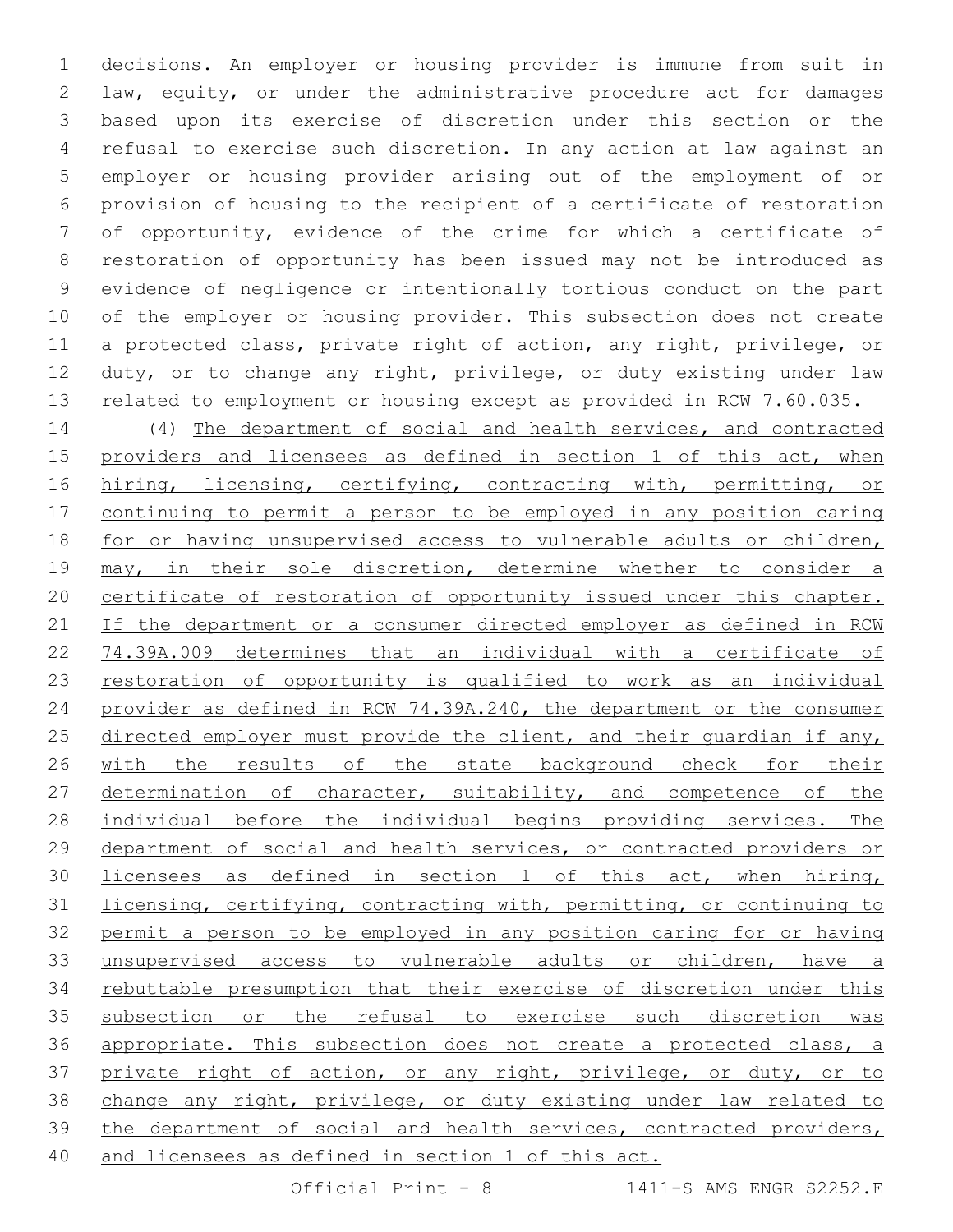(5)(a) Department of social and health services: A certificate of restoration of opportunity does not apply to the state abuse and neglect registry. No finding of abuse, neglect, or misappropriation of property may be removed from the registry based solely on a certificate. The department must include such certificates as part of its criminal history record reports, qualifying letters, or other assessments pursuant to RCW 43.43.830 through 43.43.838. The department shall adopt rules to implement this subsection.

 (b) Washington state patrol: The Washington state patrol is not required to remove any records based solely on a certificate of restoration of opportunity. The state patrol must include a certificate as part of its criminal history record report.

(c) Court records:13

 (i) A certificate of restoration of opportunity has no effect on any other court records, including records in the judicial information system. The court records related to a certificate of restoration of opportunity must be processed and recorded in the same 18 manner as any other record.

 (ii) The qualified court where the applicant seeks the certificate of restoration of opportunity must administer the court records regarding the certificate in the same manner as it does 22 regarding all other proceedings.

 (d) Effect in other judicial proceedings: A certificate of restoration of opportunity may only be submitted to a court to demonstrate that the individual met the specific requirements of this 26 section and not for any other procedure, including evidence of character, reputation, or conduct. A certificate is not an equivalent 28 procedure under Rule of Evidence 609(c).

 (e) Department of health: The department of health must include a certificate of restoration of opportunity on its public website if:

 (i) Its website includes an order, stipulation to informal disposition, or notice of decision related to the conviction identified in the certificate of restoration of opportunity; and

 (ii) The credential holder has provided a certified copy of the certificate of restoration of opportunity to the department of 36 health.

 (f) Department of children, youth, and families: A certificate of restoration of opportunity does not apply to founded findings of child abuse or neglect. No finding of child abuse or neglect may be destroyed based solely on a certificate. The department of children,

Official Print - 9 1411-S AMS ENGR S2252.E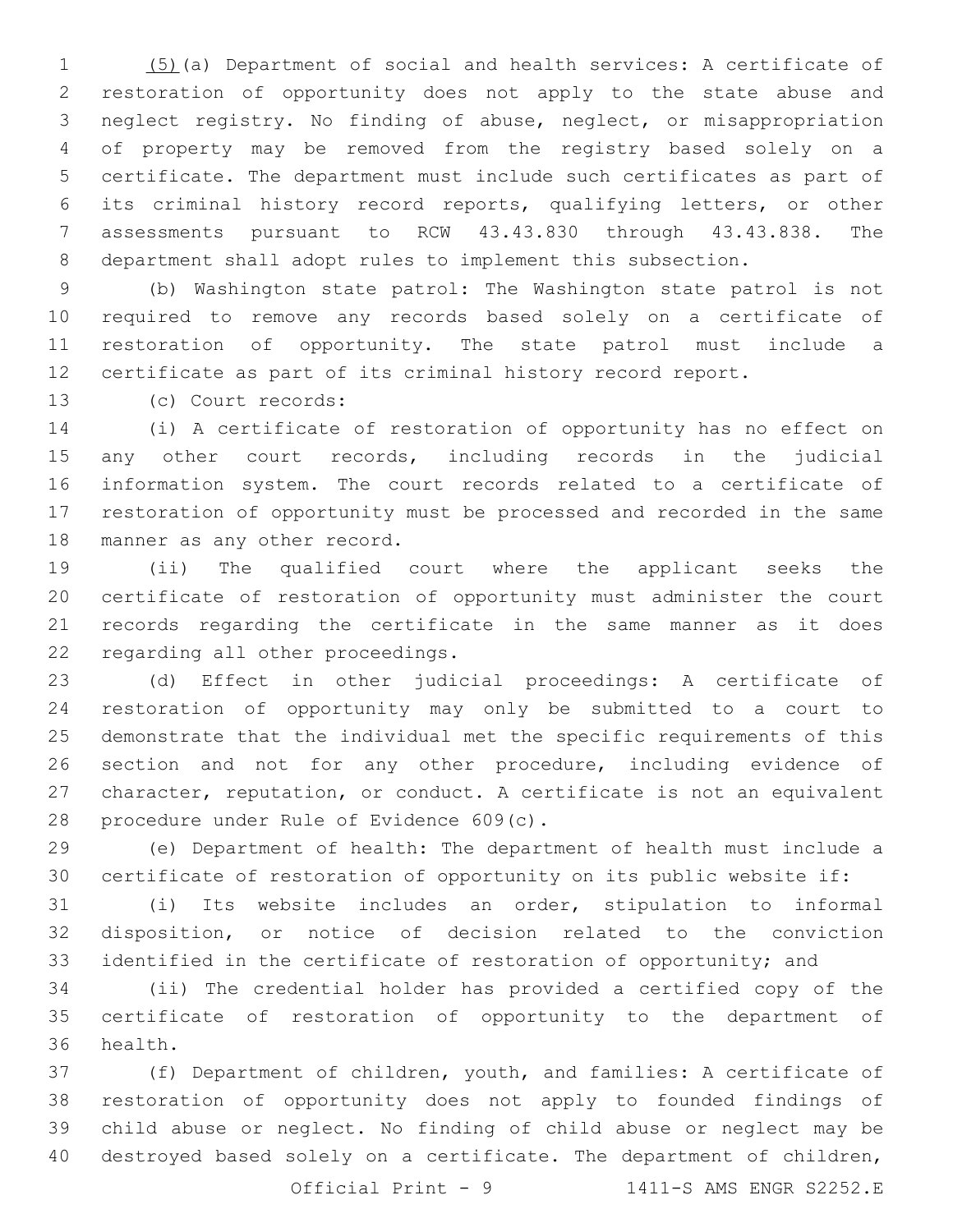youth, and families must include such certificates as part of its criminal history record reports, qualifying letters, or other assessments pursuant to RCW 43.43.830 through 43.43.838. The department of children, youth, and families shall adopt rules to 5 implement this subsection  $((+4))$   $(5)$   $(f)$ .

 $((+5))$  (6) In all cases, an applicant must provide notice to the prosecutor in the county where he or she seeks a certificate of restoration of opportunity of the pendency of such application. If the applicant has been sentenced by any other jurisdiction in the five years preceding the application for a certificate, the applicant must also notify the prosecuting attorney in those jurisdictions. The prosecutor in the county where an applicant applies for a certificate shall provide the court with a report of the applicant's criminal 14 history.

15 (((6)) (7) Application for a certificate of restoration of 16 opportunity must be filed as a civil action.

17 ( $(\overline{+7})$ ) (8) A superior court in the county in which the applicant resides may decline to consider the application for certificate of restoration of opportunity. If the superior court in which the applicant resides declines to consider the application, the court must dismiss the application without prejudice and the applicant may refile the application in another qualified court. The court must state the reason for the dismissal on the order. If the court determines that the applicant does not meet the required qualifications, then the court must dismiss the application without prejudice and state the reason(s) on the order. The superior court in the county of the applicant's conviction or adjudication may not 28 decline to consider the application.

 $((+8+))$   $(9)$  Unless the qualified court determines that a hearing on an application for certificate of restoration is necessary, the court must decide without a hearing whether to grant the certificate of restoration of opportunity based on a review of the application filed by the applicant and pleadings filed by the prosecuting 34 attorney.

 $(1)(49)$ ) (10) The clerk of the court in which the certificate of restoration of opportunity is granted shall transmit the certificate of restoration of opportunity to the Washington state patrol identification section, which holds criminal history information for the person who is the subject of the conviction. The Washington state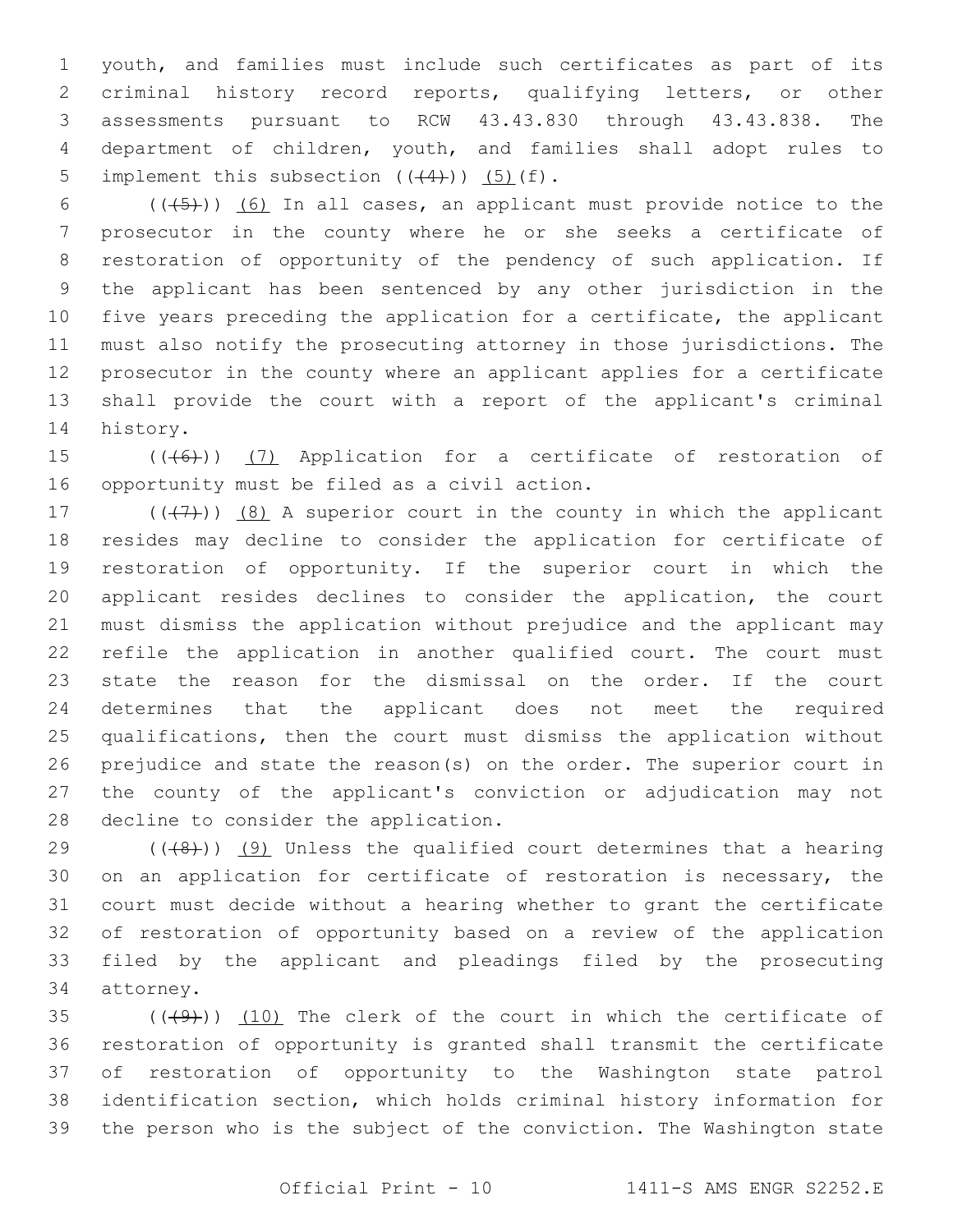patrol shall update its records to reflect the certificate of 2 restoration of opportunity.

3 (((410)) (11)(a) The administrative office of the courts shall develop and prepare instructions, forms, and an informational brochure designed to assist applicants applying for a certificate of 6 restoration of opportunity.

 (b) The instructions must include, at least, a sample of a standard application and a form order for a certificate of 9 restoration of opportunity.

 (c) The administrative office of the courts shall distribute a master copy of the instructions, informational brochure, and sample application and form order to all county clerks and a master copy of the application and order to all superior courts by January 1, 2017.

 (d) The administrative office of the courts shall determine the significant non-English-speaking or limited English-speaking populations in the state. The administrator shall then arrange for translation of the instructions, which shall contain a sample of the standard application and order, and the informational brochure into languages spoken by those significant non-English-speaking populations and shall distribute a master copy of the translated instructions and informational brochures to the county clerks by 22 January 1, 2017.

 (e) The administrative office of the courts shall update the instructions, brochures, standard application and order, and translations when changes in the law make an update necessary.

 **Sec. 4.** RCW 43.20A.710 and 2020 c 270 s 10 are each amended to 27 read as follows:

 (1) The secretary shall investigate the conviction records, pending charges and disciplinary board final decisions of:

 (a) Any current employee or applicant seeking or being considered for any position with the department who will or may have unsupervised access to children, vulnerable adults, or individuals with mental illness or developmental disabilities. This includes, but is not limited to, positions conducting comprehensive assessments, financial eligibility determinations, licensing and certification activities, investigations, surveys, or case management; or for state positions otherwise required by federal law to meet employment 38 standards;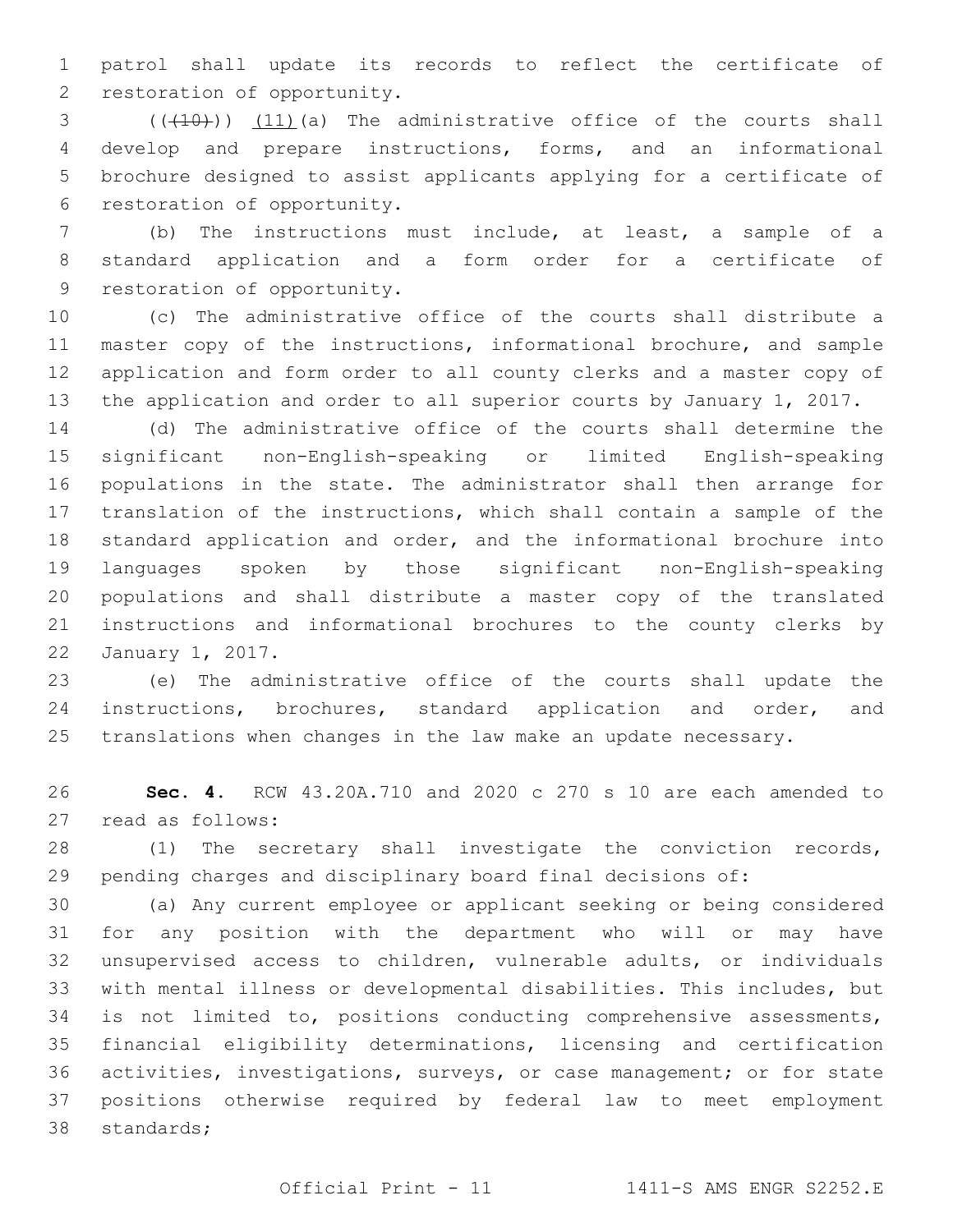(b) Individual providers as defined in RCW 74.39A.240 and providers who are paid by home care agencies to provide in-home services involving unsupervised access to persons with physical, mental, or developmental disabilities or mental illness, or to vulnerable adults as defined in chapter 74.34 RCW, including but not limited to services provided under chapter 74.39 or 74.39A RCW; and

 (c) Individuals or businesses or organizations for the care, supervision, case management, or treatment of children, persons with developmental disabilities, or vulnerable adults, including but not limited to services contracted for under chapter 18.20, 70.127, 11 70.128, 72.36, or 74.39A RCW or Title 71A RCW.

 (2) The secretary shall require a fingerprint-based background check through both the Washington state patrol and the federal bureau of investigation as provided in RCW 43.43.837. Unless otherwise authorized by law, the secretary shall use the information solely for the purpose of determining the character, suitability, and competence 17 of the applicant.

 (3) Except as provided in subsection (4) of this section, an individual provider or home care agency provider who has resided in the state less than three years before applying for employment involving unsupervised access to a vulnerable adult as defined in chapter 74.34 RCW must be fingerprinted for the purpose of investigating conviction records through both the Washington state patrol and the federal bureau of investigation. This subsection applies only with respect to the provision of in-home services funded by medicaid personal care under RCW 74.09.520, community options program entry system waiver services under RCW 74.39A.030, or chore services under RCW 74.39A.110. However, this subsection does not 29 supersede RCW 74.15.030(2).

 (4) Long-term care workers, as defined in RCW 74.39A.009, who are hired after January 7, 2012, are subject to background checks under RCW 74.39A.056, except that the department may require a background check at any time under RCW 43.43.837. For the purposes of this subsection, "background check" includes, but is not limited to, a fingerprint check submitted for the purpose of investigating conviction records through both the Washington state patrol and the 37 federal bureau of investigation.

 (5) An individual provider or home care agency provider hired to provide in-home care for and having unsupervised access to a vulnerable adult as defined in chapter 74.34 RCW must have no

Official Print - 12 1411-S AMS ENGR S2252.E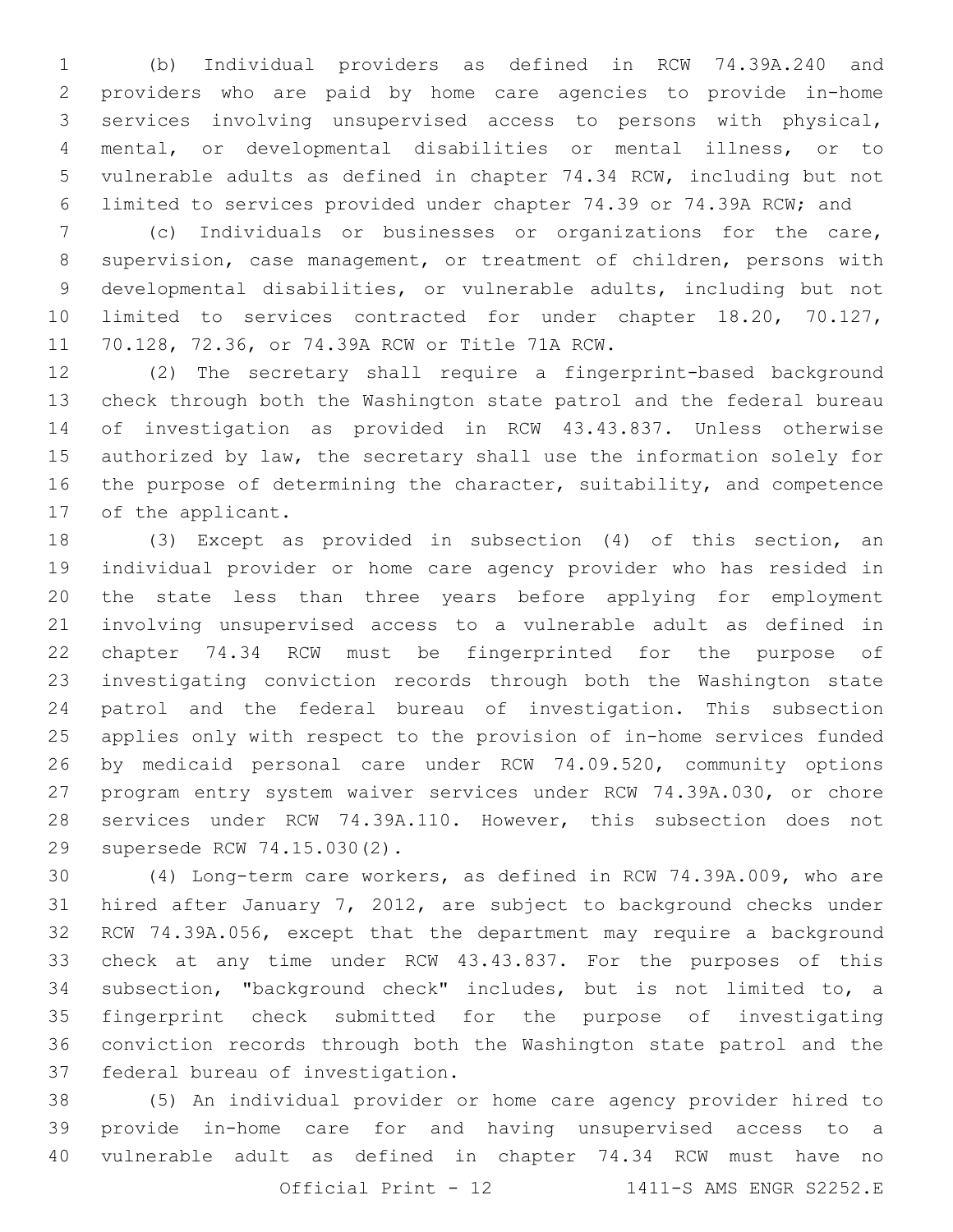conviction for a disqualifying crime under RCW 43.43.830 and 43.43.842. An individual or home care agency provider must also have no conviction for a crime relating to drugs as defined in RCW 43.43.830. This subsection applies only with respect to the provision of in-home services funded by medicaid personal care under RCW 74.09.520, community options program entry system waiver services under RCW 74.39A.030, or chore services under RCW 74.39A.110.

 (6) The secretary shall provide the results of the state background check on long-term care workers, including individual providers, to the persons hiring them or to their legal guardians, if 11 any, for their determination of the character, suitability, and competence of the applicants. If the person elects to hire or retain an individual provider after receiving notice from the department that the applicant has a conviction for an offense that would disqualify the applicant from having unsupervised access to persons with physical, mental, or developmental disabilities or mental illness, or to vulnerable adults as defined in chapter 74.34 RCW, then the secretary shall deny payment for any subsequent services 19 rendered by the disqualified individual provider.

 (7) Criminal justice agencies shall provide the secretary such information as they may have and that the secretary may require for 22 such purpose.

 (8) Any person whose criminal history would otherwise disqualify 24 the person under this section or RCW 43.43.842, from a position which will or may have unsupervised access to children, vulnerable adults, or persons with mental illness or developmental disabilities shall 27 not be  $\frac{\text{automatically}}{\text{disqualified if}}$  ((the)):

28 (a) The department of social and health services reviewed the person's otherwise disqualifying criminal history through the department of social and health services' background assessment review team process conducted in 2002 and determined that such person 32 could remain in a position covered by this section( $\sqrt{r}$  or if the 33 otherwise disqualifying));

 (b) The conviction is no longer automatically disqualifying 35 pursuant to section 1 of this act;

 (c) The applicant has received a certificate of restoration of opportunity for the convictions pursuant to RCW 9.97.020, and the department of social and health services has not disqualified the 39 applicant based on character, competence, and suitability review; or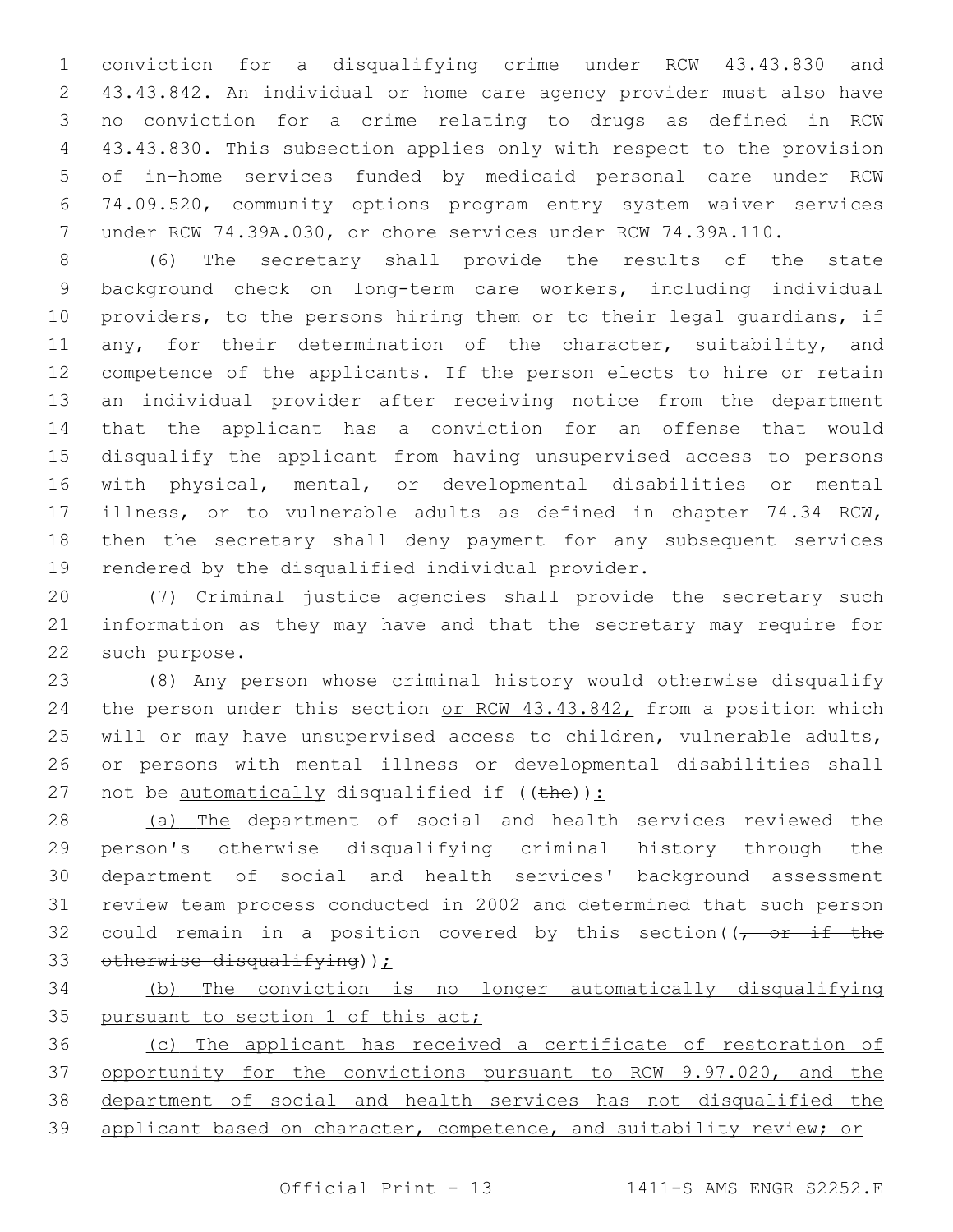(d) The conviction or disposition has been the subject of a 2 pardon, annulment, or other equivalent procedure.

 (9) The department may not consider any founded finding of physical abuse or negligent treatment or maltreatment of a child made pursuant to chapter 26.44 RCW that is accompanied by a certificate of parental improvement or dependency as a result of a finding of abuse or neglect pursuant to chapter 13.34 RCW that is accompanied by a certificate of parental improvement when evaluating an applicant or employee's character, competency, and suitability pursuant to any background check authorized or required by this chapter, RCW 74.39A.056 or 43.43.832, or any of the rules adopted thereunder.

 **Sec. 5.** RCW 70.128.120 and 2015 c 66 s 2 are each amended to 13 read as follows:

 Each adult family home provider, applicant, and each resident manager shall have the following minimum qualifications, except that only applicants are required to meet the provisions of subsections (10) and (11) of this section:

18 (1) Twenty-one years of age or older;

 (2) For those applying after September 1, 2001, to be licensed as providers, and for resident managers whose employment begins after September 1, 2001, a United States high school diploma or high school equivalency certificate as provided in RCW 28B.50.536 or any English or translated government documentation of the following:

 (a) Successful completion of government-approved public or private school education in a foreign country that includes an annual average of one thousand hours of instruction over twelve years or no 27 less than twelve thousand hours of instruction;

 (b) A foreign college, foreign university, or United States 29 community college two-year diploma;

 (c) Admission to, or completion of coursework at, a foreign university or college for which credit was granted;

 (d) Admission to, or completion of coursework at, a United States college or university for which credits were awarded;

 (e) Admission to, or completion of postgraduate coursework at, a United States college or university for which credits were awarded; 36 or

 (f) Successful passage of the United States board examination for registered nursing, or any professional medical occupation for which college or university education preparation was required;

Official Print  $-14$  1411-S AMS ENGR S2252.E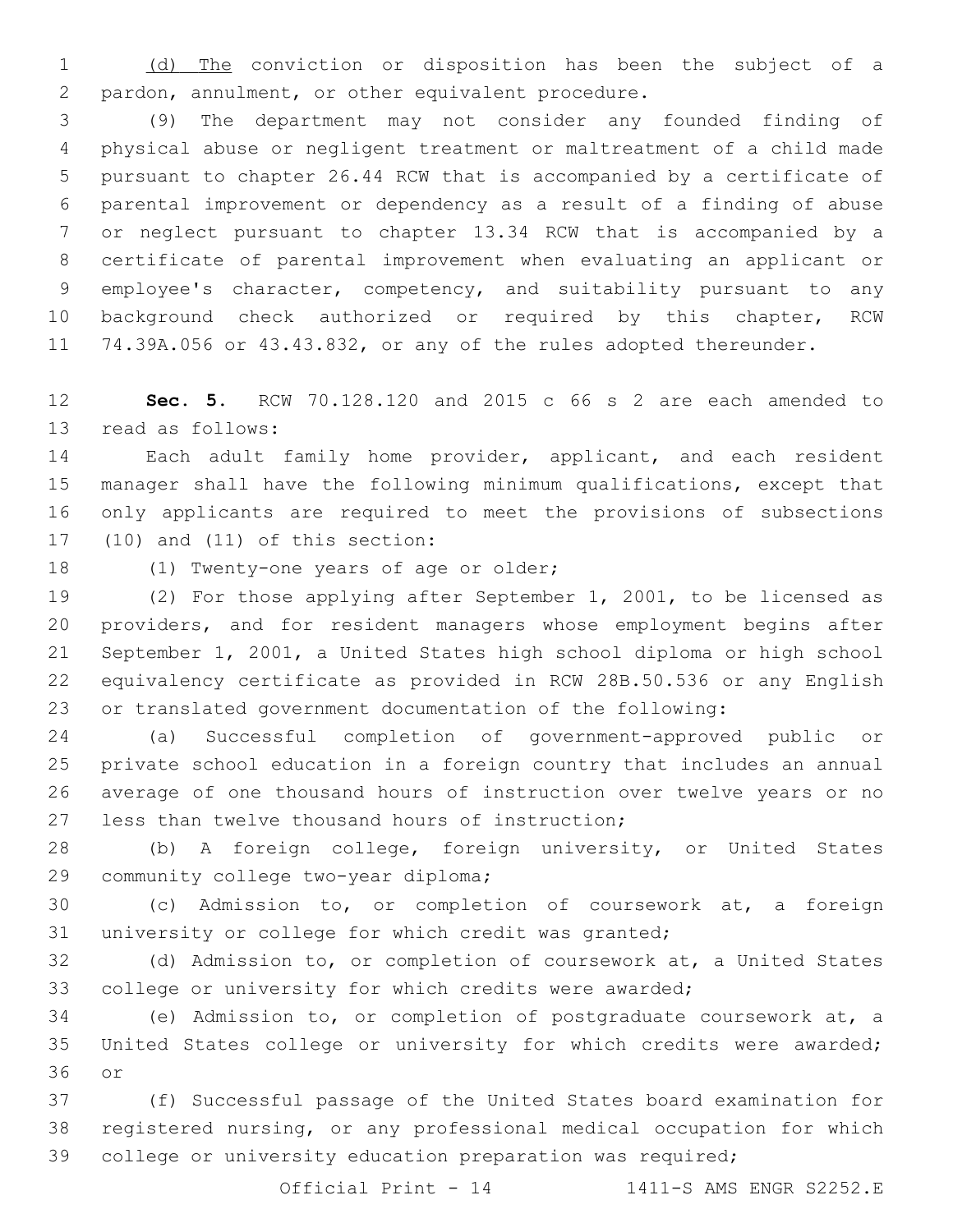(3) Good moral and responsible character and reputation;

 (4) Literacy and the ability to communicate in the English 3 language;

 (5) Management and administrative ability to carry out the 5 requirements of this chapter;

 (6) Satisfactory completion of department-approved basic training and continuing education training as required by RCW 74.39A.074, and 8 in rules adopted by the department;

 (7) Satisfactory completion of department-approved, or equivalent, special care training before a provider may provide 11 special care services to a resident;

 (8) Not ((been convicted of any crime that is disqualifying under 13 RCW 43.43.830 or 43.43.842, or department rules adopted under this 14 chapter, or been found to have abused, neglected, exploited, or abandoned a minor or vulnerable adult as specified in RCW 16 74.39A.056(2))) be disqualified by a department background check;

 (9) For those applying to be licensed as providers, and for resident managers whose employment begins after August 24, 2011, at least one thousand hours in the previous sixty months of successful, direct caregiving experience obtained after age eighteen to vulnerable adults in a licensed or contracted setting prior to operating or managing an adult family home. The applicant or resident manager must have credible evidence of the successful, direct caregiving experience or, currently hold one of the following professional licenses: Physician licensed under chapter 18.71 RCW; osteopathic physician licensed under chapter 18.57 RCW; osteopathic physician assistant licensed under chapter 18.57A RCW; physician assistant licensed under chapter 18.71A RCW; registered nurse, advanced registered nurse practitioner, or licensed practical nurse 30 licensed under chapter 18.79 RCW;

 (10) For applicants, proof of financial solvency, as defined in 32 rule; and

 (11) Applicants must successfully complete an adult family home administration and business planning class, prior to being granted a license. The class must be a minimum of forty-eight hours of classroom time and approved by the department. The department shall promote and prioritize bilingual capabilities within available resources and when materials are available for this purpose. Under exceptional circumstances, such as the sudden and unexpected death of a provider, the department may consider granting a license to an Official Print - 15 1411-S AMS ENGR S2252.E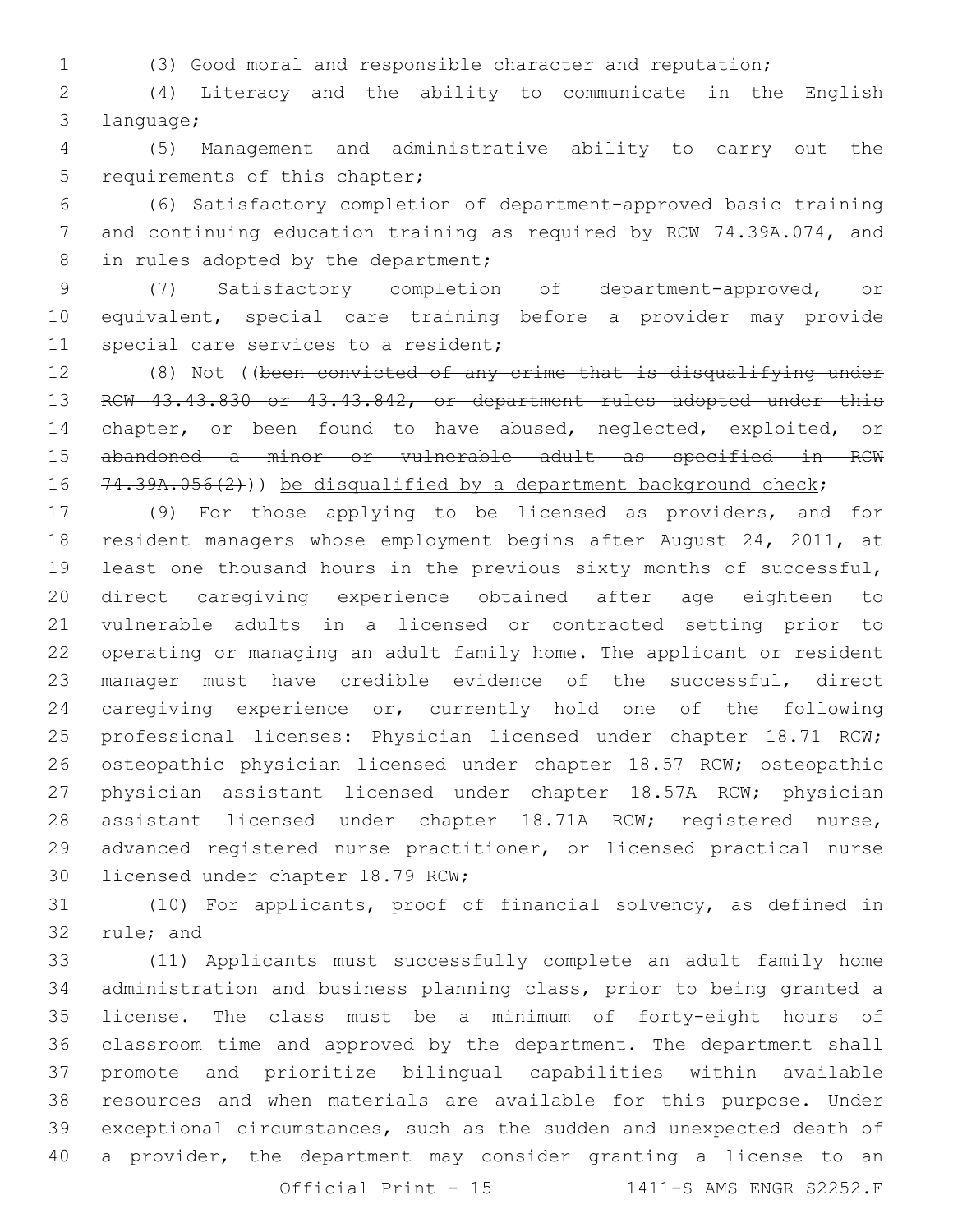applicant who has not completed the class but who meets all other requirements. If the department decides to grant the license due to exceptional circumstances, the applicant must have enrolled in or completed the class within four months of licensure.

 **Sec. 6.** RCW 70.128.120 and 2020 c 80 s 47 are each amended to read as follows:6

 Each adult family home provider, applicant, and each resident manager shall have the following minimum qualifications, except that only applicants are required to meet the provisions of subsections (10) and (11) of this section:

11 (1) Twenty-one years of age or older;

 (2) For those applying after September 1, 2001, to be licensed as providers, and for resident managers whose employment begins after September 1, 2001, a United States high school diploma or high school equivalency certificate as provided in RCW 28B.50.536 or any English or translated government documentation of the following:

 (a) Successful completion of government-approved public or private school education in a foreign country that includes an annual average of one thousand hours of instruction over twelve years or no 20 less than twelve thousand hours of instruction;

 (b) A foreign college, foreign university, or United States 22 community college two-year diploma;

 (c) Admission to, or completion of coursework at, a foreign 24 university or college for which credit was granted;

 (d) Admission to, or completion of coursework at, a United States college or university for which credits were awarded;

 (e) Admission to, or completion of postgraduate coursework at, a United States college or university for which credits were awarded; 29 or

 (f) Successful passage of the United States board examination for registered nursing, or any professional medical occupation for which college or university education preparation was required;

(3) Good moral and responsible character and reputation;

 (4) Literacy and the ability to communicate in the English 35 language;

 (5) Management and administrative ability to carry out the 37 requirements of this chapter;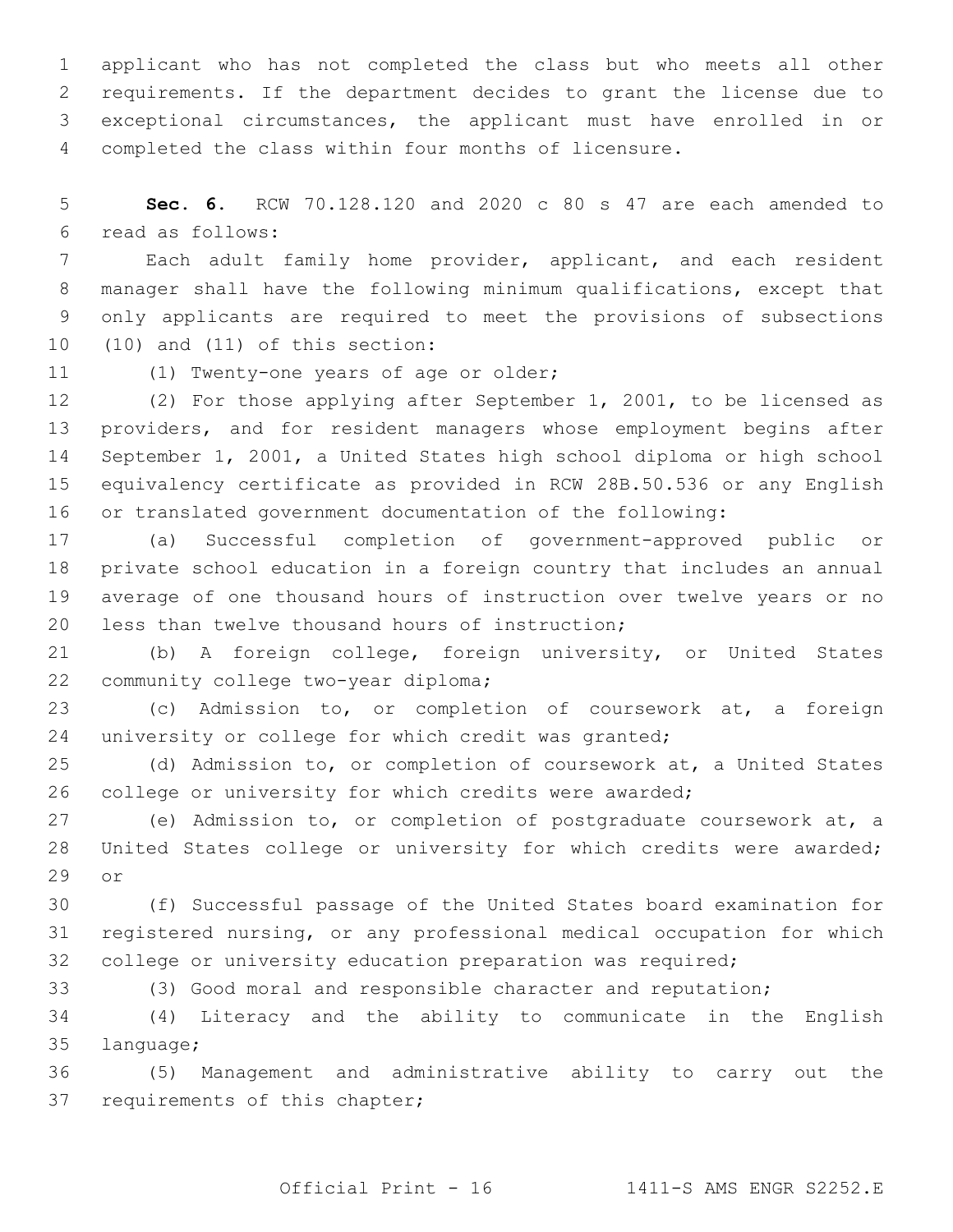(6) Satisfactory completion of department-approved basic training and continuing education training as required by RCW 74.39A.074, and 3 in rules adopted by the department;

 (7) Satisfactory completion of department-approved, or equivalent, special care training before a provider may provide 6 special care services to a resident;

 (8) Not ((been convicted of any crime that is disqualifying under 8 RCW 43.43.830 or 43.43.842, or department rules adopted under this 9 chapter, or been found to have abused, neglected, exploited, or abandoned a minor or vulnerable adult as specified in RCW 11 74.39A.056(2))) be disqualified by a department background check;

 (9) For those applying to be licensed as providers, and for resident managers whose employment begins after August 24, 2011, at least one thousand hours in the previous sixty months of successful, direct caregiving experience obtained after age eighteen to vulnerable adults in a licensed or contracted setting prior to operating or managing an adult family home. The applicant or resident manager must have credible evidence of the successful, direct caregiving experience or, currently hold one of the following professional licenses: Physician licensed under chapter 18.71 RCW; 21 osteopathic physician licensed under chapter 18.57 RCW; physician assistant licensed under chapter 18.71A RCW; registered nurse, advanced registered nurse practitioner, or licensed practical nurse 24 licensed under chapter 18.79 RCW;

 (10) For applicants, proof of financial solvency, as defined in 26 rule; and

 (11) Applicants must successfully complete an adult family home administration and business planning class, prior to being granted a license. The class must be a minimum of forty-eight hours of classroom time and approved by the department. The department shall promote and prioritize bilingual capabilities within available resources and when materials are available for this purpose. Under exceptional circumstances, such as the sudden and unexpected death of a provider, the department may consider granting a license to an applicant who has not completed the class but who meets all other requirements. If the department decides to grant the license due to exceptional circumstances, the applicant must have enrolled in or completed the class within four months of licensure.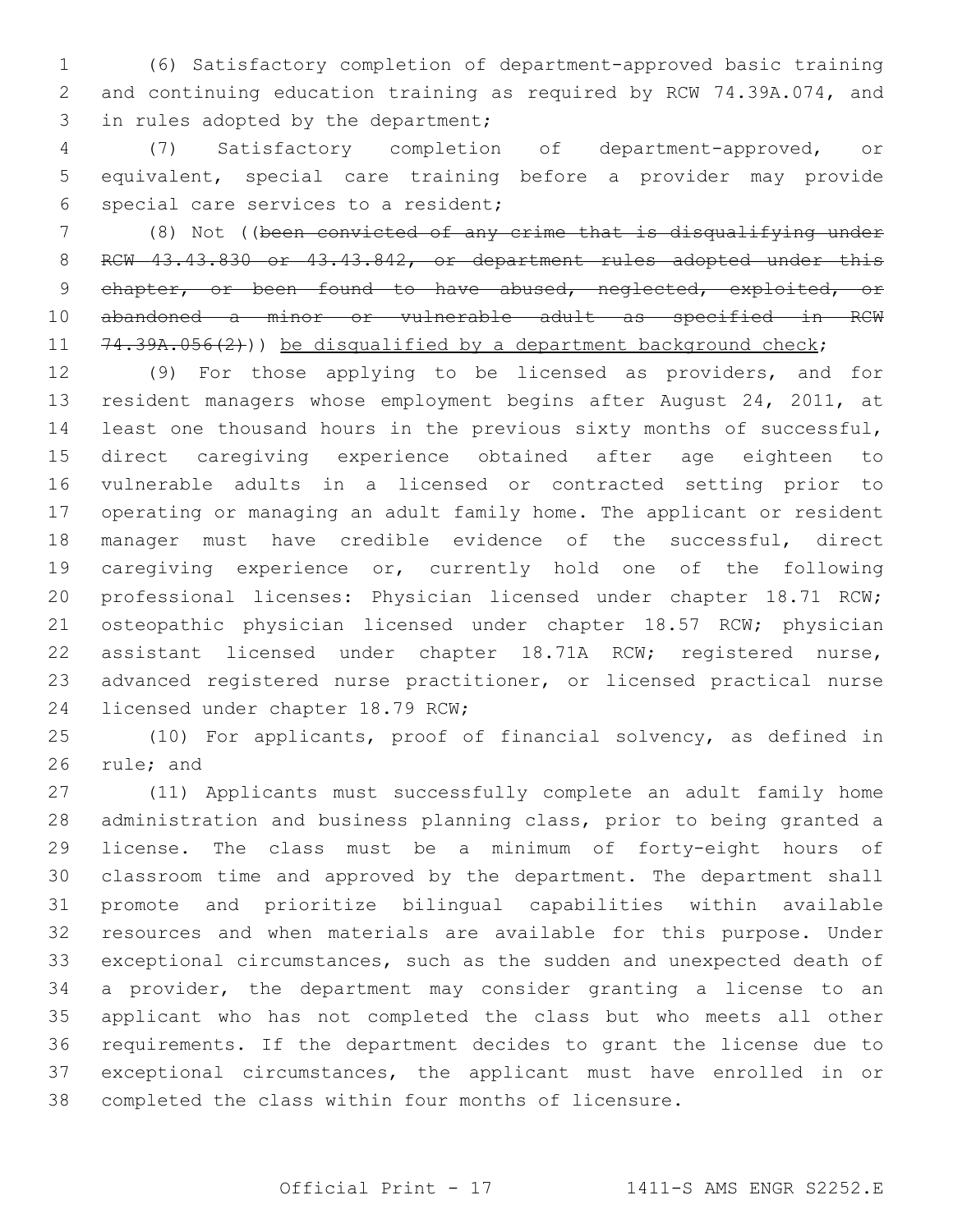**Sec. 7.** RCW 70.128.130 and 2019 c 80 s 1 are each amended to 2 read as follows:

 (1) The provider is ultimately responsible for the day-to-day 4 operations of each licensed adult family home.

 (2) The provider shall promote the health, safety, and well-being of each resident residing in each licensed adult family home.

 (3) Adult family homes shall be maintained internally and externally in good repair and condition. Such homes shall have safe and functioning systems for heating, cooling, hot and cold water, electricity, plumbing, garbage disposal, sewage, cooking, laundry, artificial and natural light, ventilation, and any other feature of 12 the home.

 (4) In order to preserve and promote the residential home-like nature of adult family homes, adult family homes licensed after 15 August 24, 2011, shall:

 (a) Have sufficient space to accommodate all residents at one 17 time in the dining and living room areas;

 (b) Have hallways and doorways wide enough to accommodate residents who use mobility aids such as wheelchairs and walkers; and

 (c) Have outdoor areas that are safe and accessible for residents 21 to use.

 (5) The adult family home must provide all residents access to resident common areas throughout the adult family home including, but not limited to, kitchens, dining and living areas, and bathrooms, to the extent that they are safe under the resident's care plan.

 (6) Adult family homes shall be maintained in a clean and sanitary manner, including proper sewage disposal, food handling, and 28 hygiene practices.

 (7) Adult family homes shall develop a fire drill plan for emergency evacuation of residents, shall have working smoke detectors in each bedroom where a resident is located, shall have working fire extinguishers on each floor of the home, and shall house nonambulatory residents on a level with safe egress to a public right-of-way. Nonambulatory residents must have a bedroom on the floor of the home from which the resident can be evacuated to a designated safe location outside the home without the use of stairs, elevators, chair lifts, platform lifts, or other devices as 38 determined by the department in rule.

 (8) The adult family home shall ensure that all residents can be safely evacuated from the home in an emergency as established by the

Official Print - 18 1411-S AMS ENGR S2252.E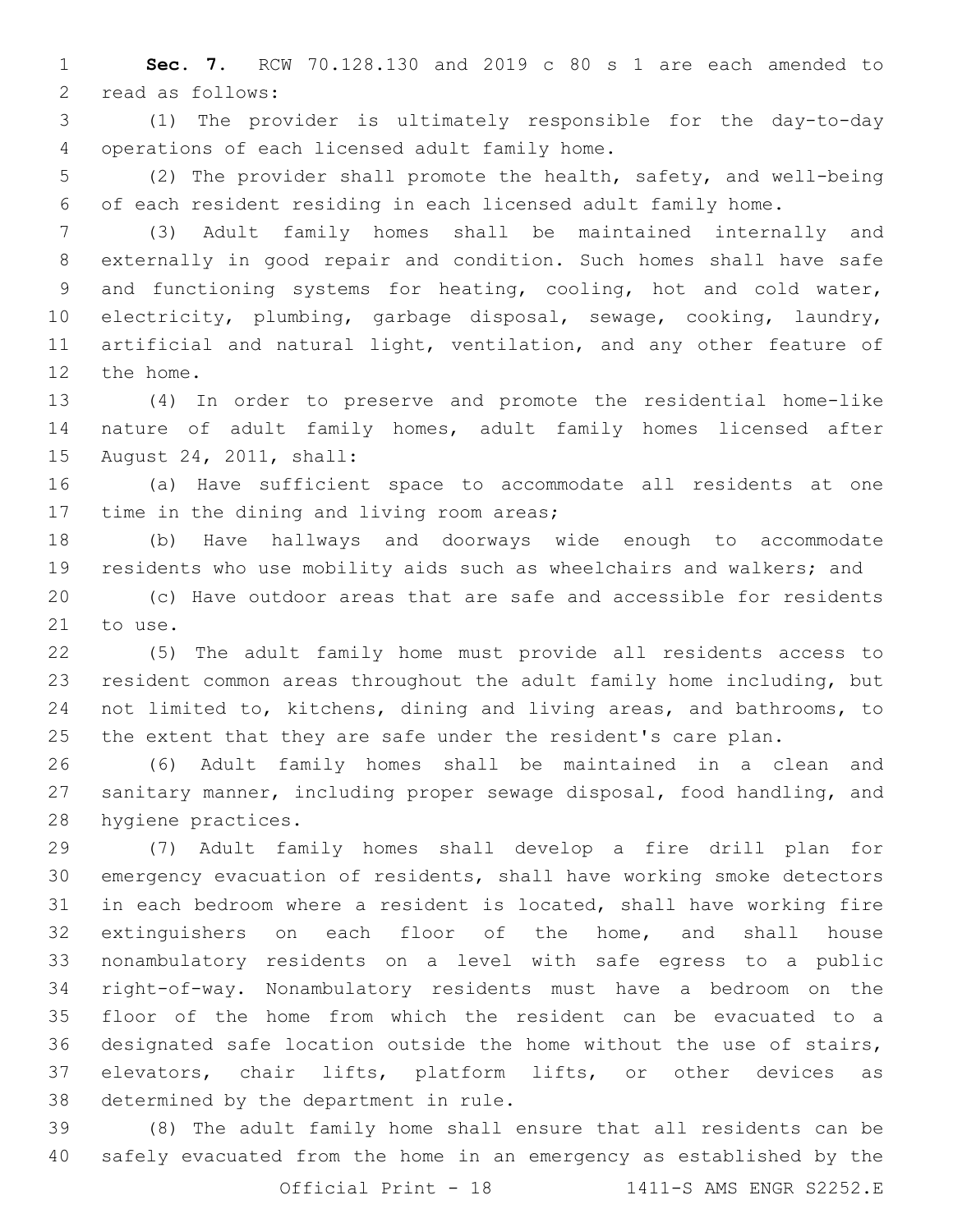department in rule. The rules established by the department must be developed in consultation with the largest organization representing 3 fire chiefs in the state of Washington.

 (9) Adult family homes shall have clean, functioning, and safe 5 household items and furnishings.

 (10) Adult family homes shall provide a nutritious and balanced diet and shall recognize residents' needs for special diets.

 (11) Adult family homes shall establish health care procedures for the care of residents including medication administration and 10 emergency medical care.

 (a) Adult family home residents shall be permitted to self-12 administer medications.

 (b) Adult family home providers may administer medications and deliver special care only to the extent authorized by law.

 (12) Adult family home providers shall either: (a) Reside at the adult family home; or (b) employ or otherwise contract with a qualified resident manager to reside at the adult family home. The 18 department may exempt, for good cause, a provider from the 19 requirements of this subsection by rule.

 (13) A provider will ensure that any volunteer, student, employee, or person residing within the adult family home who will 22 have unsupervised access to any resident shall not ((have been convicted of a crime listed under RCW 43.43.830 or 43.43.842, or been 24 found to have abused, neglected, exploited, or abandoned a minor or vulnerable adult as specified in RCW 74.39A.056(2))) be disqualified 26 by a department background check. A provider may conditionally employ a person pending the completion of a criminal conviction background inquiry, but may not allow the person to have unsupervised access to 29 any resident.

 (14) A provider shall offer activities to residents under care as 31 defined by the department in rule.

 (15) An adult family home must be financially solvent, and upon request for good cause, shall provide the department with detailed information about the home's finances. Financial records of the adult family home may be examined when the department has good cause to believe that a financial obligation related to resident care or 37 services will not be met.

 (16) An adult family home provider must ensure that staff are competent and receive necessary training to perform assigned tasks. Staff must satisfactorily complete department-approved staff Official Print - 1411-S AMS ENGR S2252.E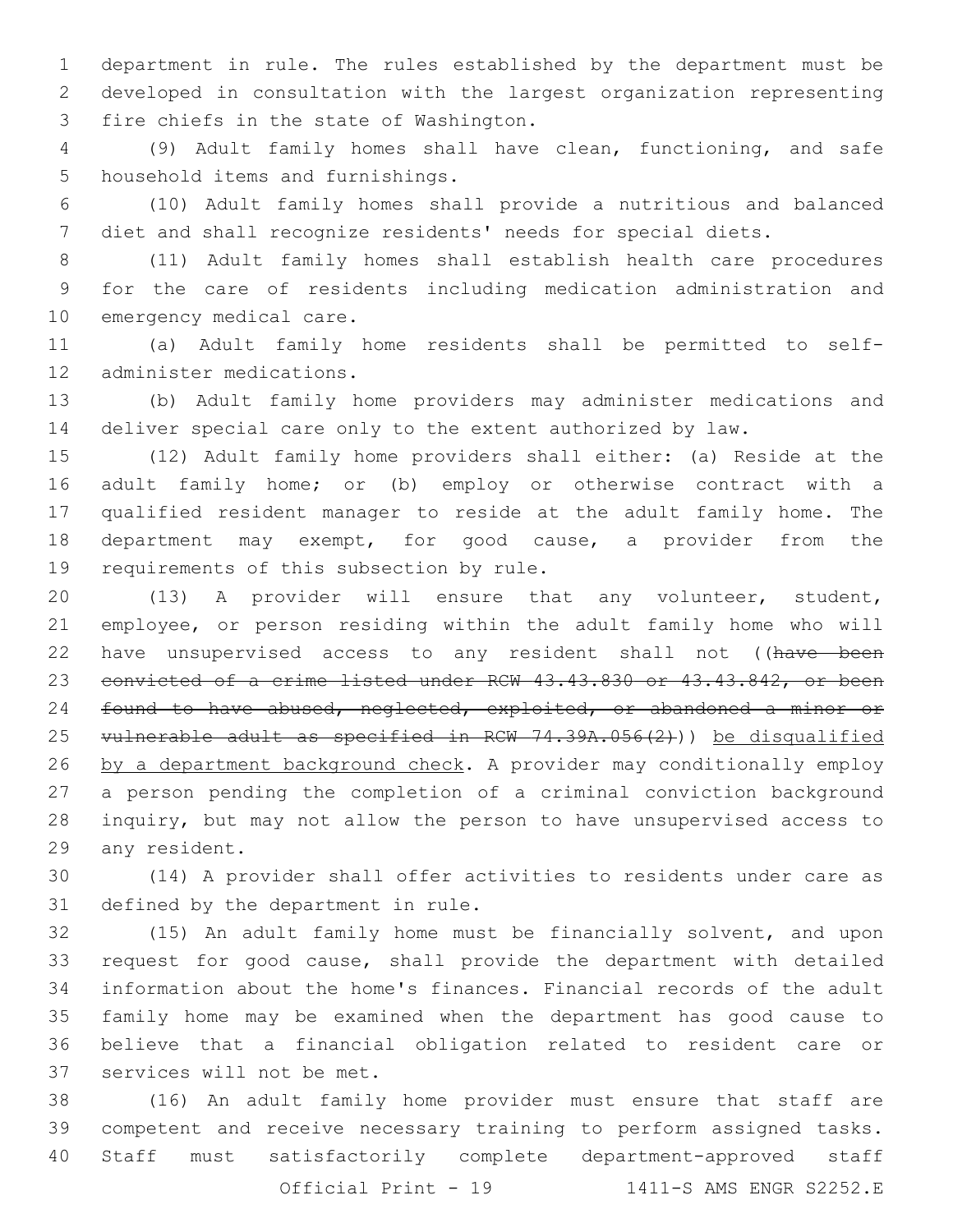orientation, basic training, and continuing education as specified by the department by rule. The provider shall ensure that a qualified caregiver is on-site whenever a resident is at the adult family home; any exceptions will be specified by the department in rule. Notwithstanding RCW 70.128.230, until orientation and basic training are successfully completed, a caregiver may not provide hands-on personal care to a resident without on-site supervision by a person who has successfully completed basic training or been exempted from 9 the training pursuant to statute.

(17) The provider and resident manager must assure that there is:

 (a) A mechanism to communicate with the resident in his or her primary language either through a qualified person on-site or readily available at all times, or other reasonable accommodations, such as 14 language lines; and

 (b) Staff on-site at all times capable of understanding and speaking English well enough to be able to respond appropriately to emergency situations and be able to read and understand resident care 18 plans.

 NEW SECTION. **Sec. 8.** The department of social and health services and the department of health may adopt rules to implement this act.

 NEW SECTION. **Sec. 9.** If any part of this act is found to be in conflict with federal requirements that are a prescribed condition to the allocation of federal funds to the state, the conflicting part of this act is inoperative solely to the extent of the conflict and with respect to the agencies directly affected, and this finding does not affect the operation of the remainder of this act in its application to the agencies concerned. Rules adopted under this act must meet federal requirements that are a necessary condition to the receipt of federal funds by the state.

 NEW SECTION. **Sec. 10.** Section 5 of this act expires July 1, 2022.

 NEW SECTION. **Sec. 11.** Section 6 of this act takes effect July 1, 2022."